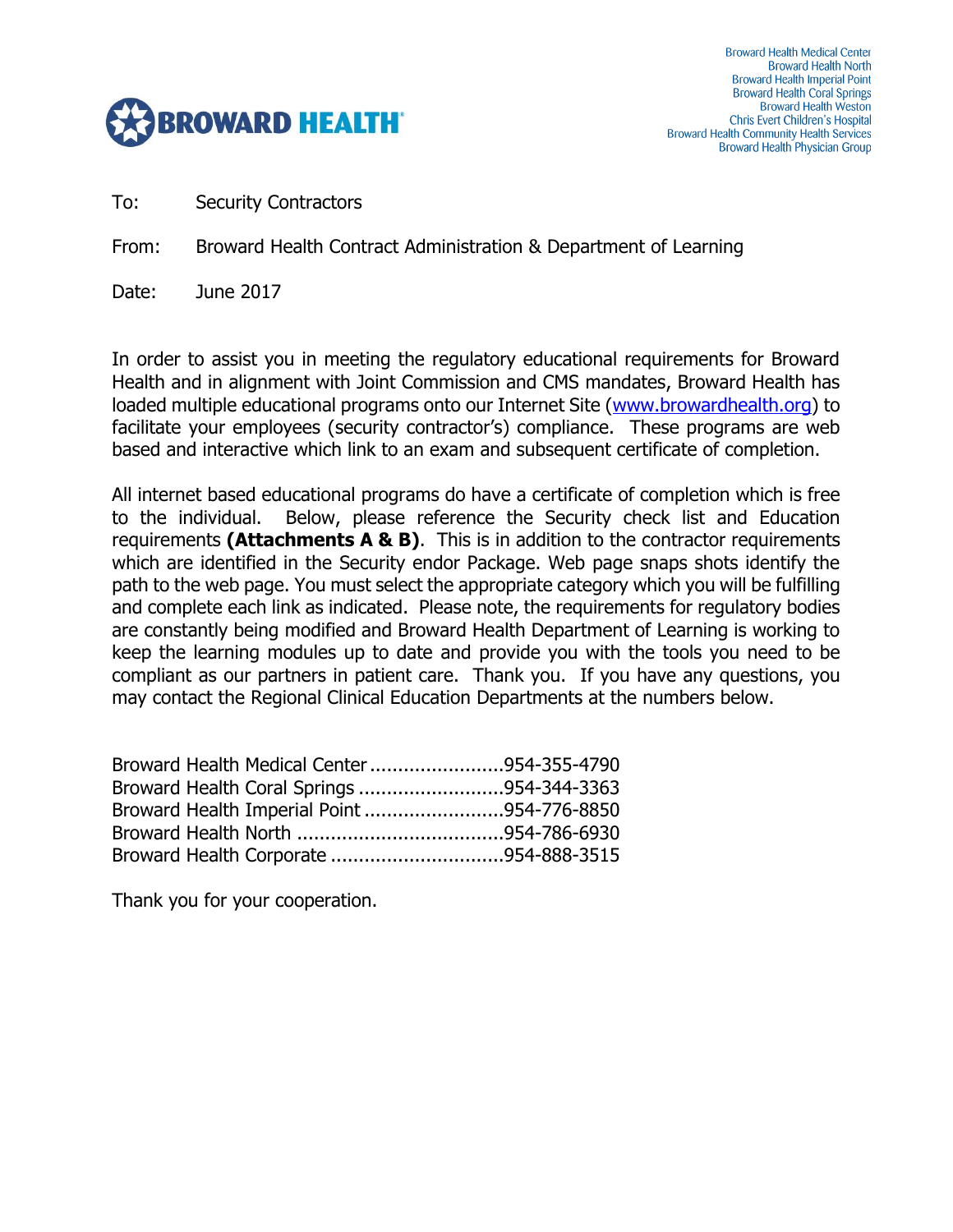

| POLICY#:         | <b>HRAM 2.14</b>                    |                  |                  |
|------------------|-------------------------------------|------------------|------------------|
| <b>SUBJECT:</b>  | <b>HR</b> Guidelines for Regulatory | <b>EFFECTIVE</b> | 7/1997           |
|                  | Compliance for Agency/Contracted    | DATE:            |                  |
|                  | Personnel                           |                  |                  |
| <b>SPONSOR:</b>  | <b>HR</b>                           | <b>REVISED:</b>  | 7/2000, 7/2003,  |
|                  |                                     |                  | 1/2005, 2/2008,  |
|                  |                                     |                  | 12/2008, 6/2009, |
|                  |                                     |                  | 11/2014.         |
|                  |                                     |                  | 12/2016          |
| <b>APPROVED:</b> |                                     | <b>APPROVED</b>  | System-wide      |
|                  |                                     | <b>FOR USE:</b>  |                  |
|                  | SVP/CHRO, Dionne Wong               |                  |                  |
|                  |                                     |                  |                  |

**PURPOSE:** To provide mechanisms for agency and contracted personnel to satisfy regulatory agency standards.

#### **GUIDELINES:**

**I. CONTRACT ACCOUNTABILITY:** Any and all agreements between Broward Health and an organization which results in any of the following described business relationships with agency and contracted personnel, must clearly establish that said organization will be held accountable for meeting all applicable TJC and/or other regulatory requirements.

#### **II. DEFINITION OF TERMS**

**AGENCY PERSONNEL:** Defined as non-Broward Health employed workers who are furnished on a per diem or irregular basis by an external agency to perform a specific function at one of Broward Health facilities. These workers are directly employed by the agency and receive their pay and benefits directly from the agency.

**CONTRACTED SERVICES**: Defined as non-employee personnel who perform services on-site at our facilities and/or provide services pursuant to a contract between Broward Health and the provider.

**INDEPENDENT CONTRACTORS**: Defined as an individual(s) with a direct contractual relationship with Broward Health for a "defined contractual period of time" and one who is not obtained through an agency or outside contracted service. Individual clinical services such as: surgical first assists or orthopedic technicians.

**SPECIAL NOTE:**Professional Contracted Services that do not practice within the physical environment of a Broward Health Facility may be exempted from specific aspects of this policy. At a minimum, the professional contracted services individuals must comply with all aspects of professional licensure requirements if applicable, OIG requirements, Broward Health Code of Conduct and all HIPAA and privacy policies.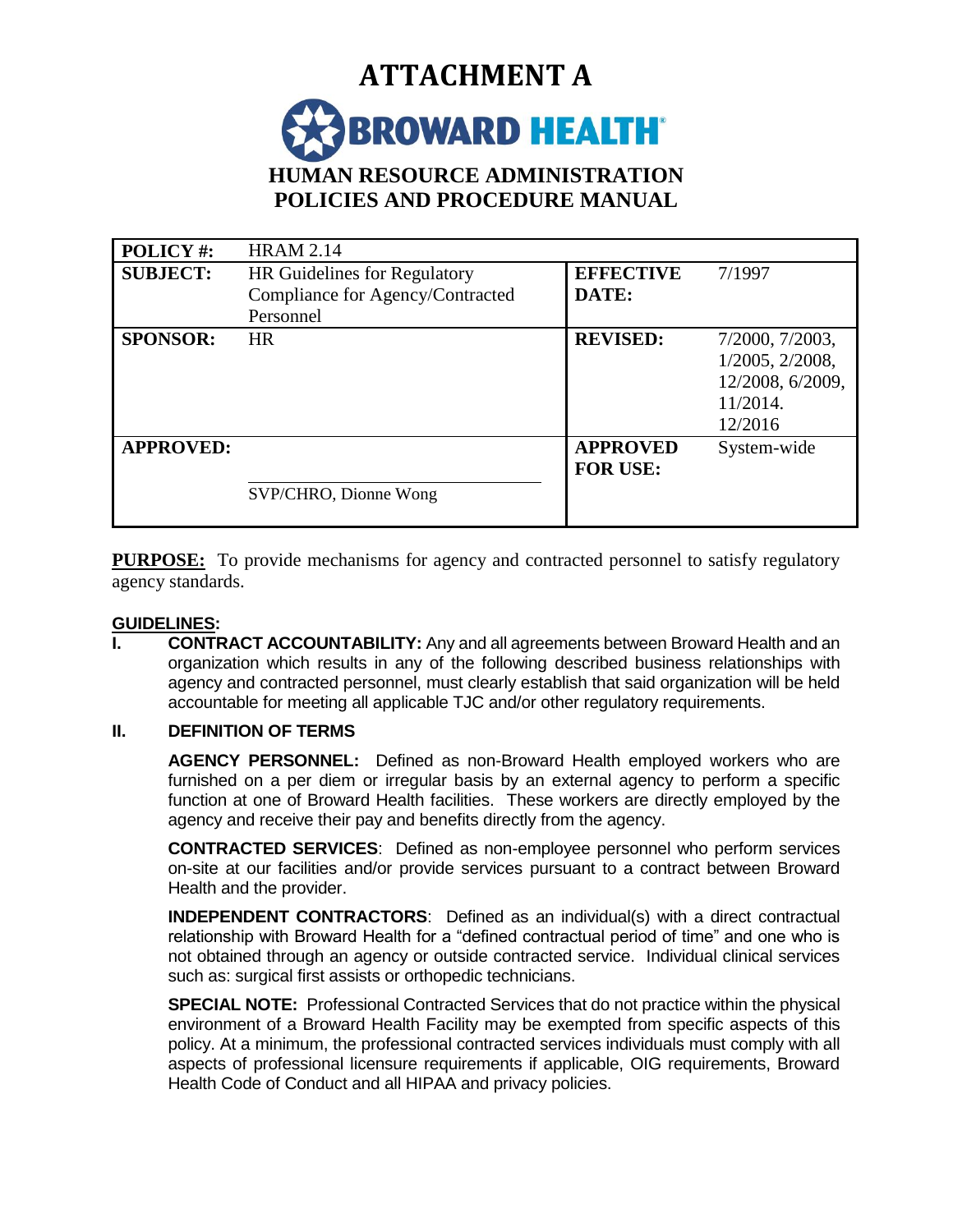| <b>POLICY#</b>   | <b>SUBJECT:</b> HR Guidelines for Regulatory | HR                    |
|------------------|----------------------------------------------|-----------------------|
| <b>HRAM 2.14</b> | Compliance for Agency/Contracted Personnel   | <b>ADMINISTRATION</b> |

- 1. All contracted agency who work within the physical environment of a Broward Health Facility are required to provide a signed profile in accordance with the contract agreement on personnel furnished by their agency/contract services ensuring that the supplemental personnel member being furnished to Broward Health facility has been screened and meet all requirements of the job. This profile may be changed to be specific to the unit/department requesting the agency employee (Appendix A).
- 2. All agency, contracted individuals and independent contracted personnel working within the physical environment of a Broward Health Facility are oriented to Broward Health and the department/unit they will be working in through the following methods:
	- a. **Broward Health Orientation** All agency, and contracted personnel are required to complete the Broward Health Orientation materials and documents available on via the Broward Health Web Pages located at www.Browardhealth.org, before the first scheduled worked shift at any Broward Health facility. The personnel must sign all documents provided on the web which are to be placed in the agency personnel's Broward Health file. Additional signed documentation may be required for each agency/contracted individual for access to any computer or electronic information system.
		- b. **Facility/Department/Unit Orientation** All agency and contracted personnel are oriented to their facility/department or unit during their first day of work. Refer to Clinical Education/ A Practical Guide to Competency Assessment for Broward Health Leaders" Handbook for department specific template.
		- c. **Annual Reorientation & Regulatory/Mandatory Updates** All agency and contracted personnel who continue to work at Broward Health are required to complete all Broward Health mandated annual updates which includes but is not limited to: Annual Environment of Care & HIPAA Updates which are available via the Broward Health Web Pages as well as furnishing proof of licensure and appropriate competencies.

#### 3. **Competency/Performance Assessment:**

- a. Proof that the agency and contracted personnel (including populations served specific competencies) must be provided to Broward Health at the time the agency and/or independent contracted personnel reports to work.
- b. Competency assessments (including population served specific competencies, if applicable) must be completed on agency and contracted personnel after the initial shift by Broward Health and thereafter annually by the contracted services company and or designee for the independent contractor. Performance appraisals will be conducted by the agency/contracted Service Company (their employer) according to agency services' policies for all agency and contractors.
- c. Performance appraisals will be made available to Broward Health upon request within 24 hours and/or during random audits.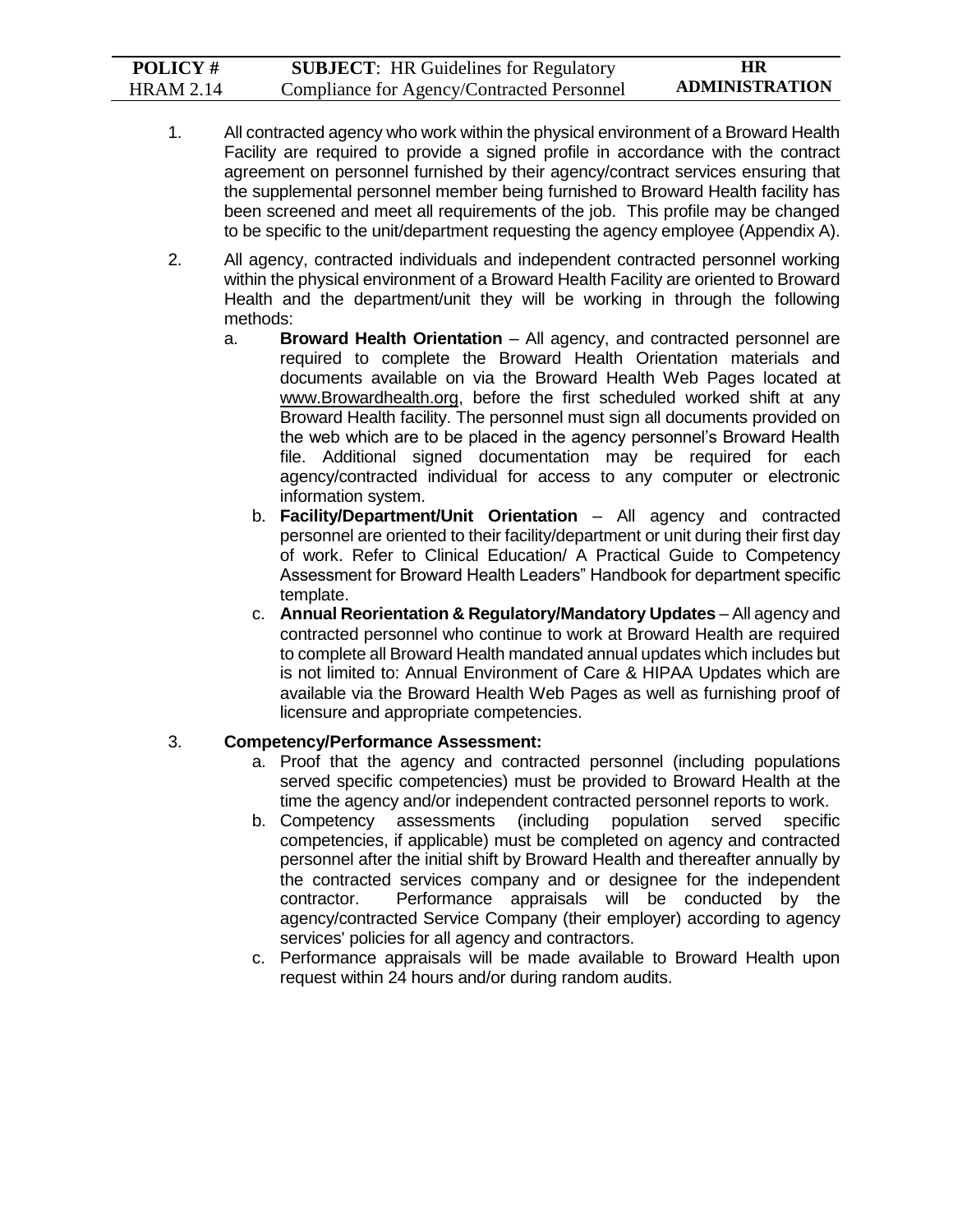| POLICY#          | <b>SUBJECT:</b> HR Guidelines for Regulatory                                                                                                                                                                                                                                                                                                                                                                                                                                                                                                                                                                                                                                                                                                                                                                                                                                                                                                                                                                                                                                                                                                                                    | <b>HR</b>             |
|------------------|---------------------------------------------------------------------------------------------------------------------------------------------------------------------------------------------------------------------------------------------------------------------------------------------------------------------------------------------------------------------------------------------------------------------------------------------------------------------------------------------------------------------------------------------------------------------------------------------------------------------------------------------------------------------------------------------------------------------------------------------------------------------------------------------------------------------------------------------------------------------------------------------------------------------------------------------------------------------------------------------------------------------------------------------------------------------------------------------------------------------------------------------------------------------------------|-----------------------|
| <b>HRAM 2.14</b> | Compliance for Agency/Contracted Personnel                                                                                                                                                                                                                                                                                                                                                                                                                                                                                                                                                                                                                                                                                                                                                                                                                                                                                                                                                                                                                                                                                                                                      | <b>ADMINISTRATION</b> |
|                  | d. Full/Complete Agency personnel files Do Not need to be kept nor<br>monitored by the organization/department utilizing them. However,<br>Full/Complete Agency/Contract/Independent Contractor personnel files<br>must be accessible by Broward Health Administration (designee) upon<br>request within 24 hours and/or during random audits. Broward Health will<br>maintain, at a minimum, proof of orientation, licensure/credentials validation<br>and on-going competency and licensure/certification validation on site.                                                                                                                                                                                                                                                                                                                                                                                                                                                                                                                                                                                                                                                 |                       |
| 4.               | <b>COMPLIANCE &amp; FILE MAINTENANCE - The individual manager(s) utilizing</b><br>and/or supervising the agency and contracted personnel is(are) responsible for<br>establishing and maintaining the education file as well as ensuring compliance with<br>all policy requirements listed. (See Exhibit A)<br>The education file includes but is not limited to:<br>Primary source license verification (if applicable)<br>$\bullet$<br>Supportive Identification (Passport, Driver's License or State ID)<br>Signed acknowledgment of Job Description<br>$\bullet$<br>Initial assessment of competency/evaluation<br>$\bullet$<br>Evidence of completion of Broward Health Orientation and Broward<br>$\bullet$<br>Health General Compliance Program & Certification<br>Signed confidentiality and Data Security Forms<br>Verification from contracting company - proof of 10 panel negative drug<br>$\bullet$<br>screen<br>Verification form contracting company - level I background check (level<br>$\bullet$<br>II background check is required for pediatric areas and behavioral<br>health)<br>Verification of initial health screening :"free of communicable diseases" |                       |
|                  | Annually, the education file must be updated to include:<br>Primary source license verification (renewal) if applicable<br>Verification of annual health screening<br>$\bullet$<br>Evidence of completion of all Broward Health Annual Environment of<br>$\bullet$<br>Care & HIPAA and other assigned updates. These materials are<br>available via the Broward Health Web Pages.<br>Annual assessment of competency/evaluation<br>$\bullet$                                                                                                                                                                                                                                                                                                                                                                                                                                                                                                                                                                                                                                                                                                                                    |                       |
| Ш.               | <b>INDEPENDENT CONTRACTORS:</b> By the nature of their "independent" contractual<br>relationship defined by IRS, assessment of Independent Contractor's performance is<br>measured by the most appropriate person who can monitor the outcomes of the<br>services contracted. Assessment and competency is measured, at the end of the first<br>worked shift at Broward Health and prior to renewal of the contract or annually<br>whichever comes first. (See Attachments A, B, & C). Employees/managers of similar<br>disciplines must evaluate the independent contractor's competencies in the area of<br>their expertise. For example the Orthotists' or Prosthetics' would be evaluated by the<br>Rehab Department Manager or their designee since this job category does not exist<br>in the Broward Health employee category).                                                                                                                                                                                                                                                                                                                                          |                       |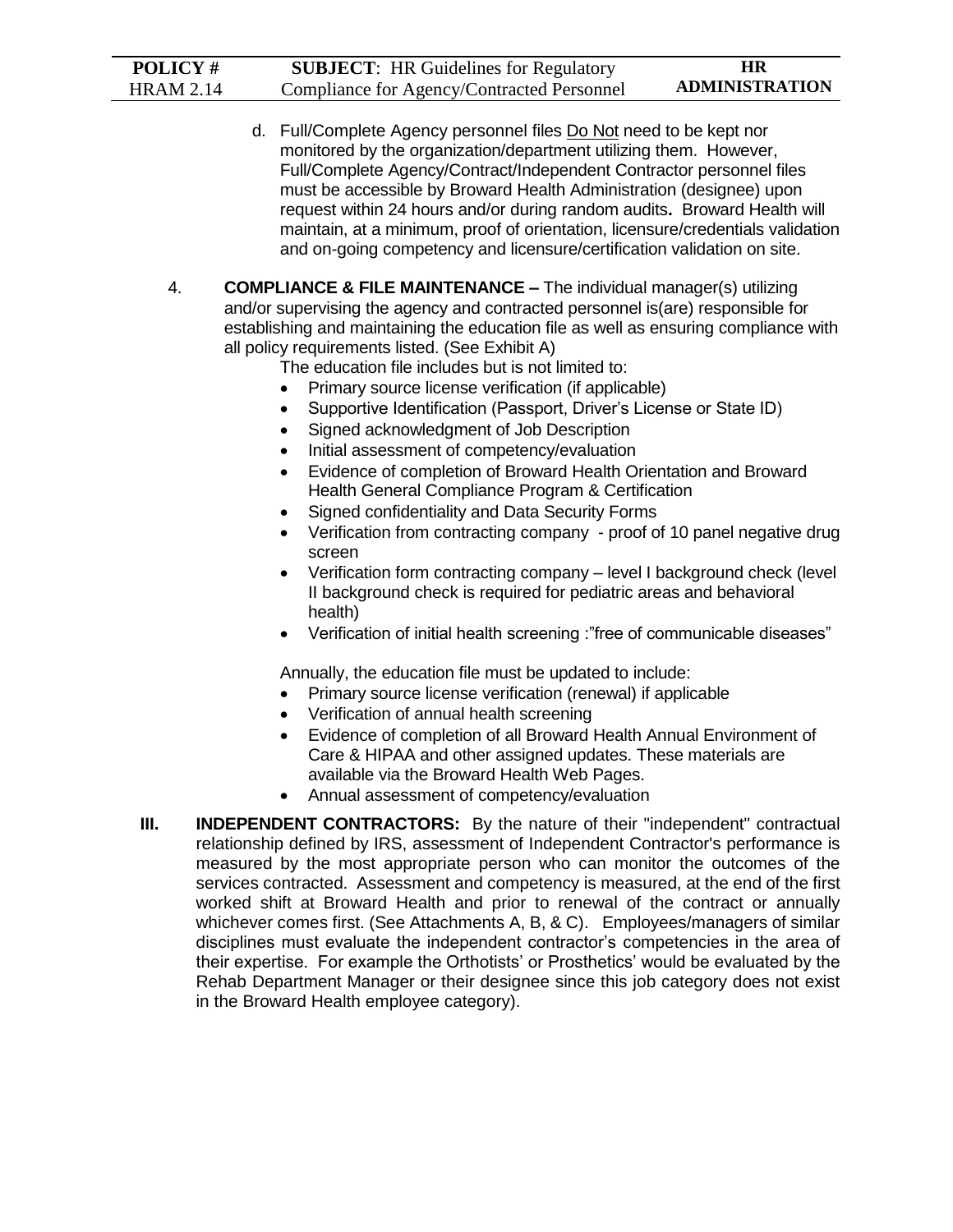

## **AGENCY/CONTRACTOR HR & ORIENTATION REQUIREMENTS**

# **ATTACHMENT B**

#### **Figure 1: Access the Website**

1. Go to**:** [www.browardhealth.org/orientation](http://www.browardhealth.org/orientation)



### **Figure 2: Find your Requirements**

- 1. Be sure to review the Computer Configurations prior to starting your orientation requirements
- 2. Scroll down to "Orientation Requirements" and select the appropriate group to access your required courses.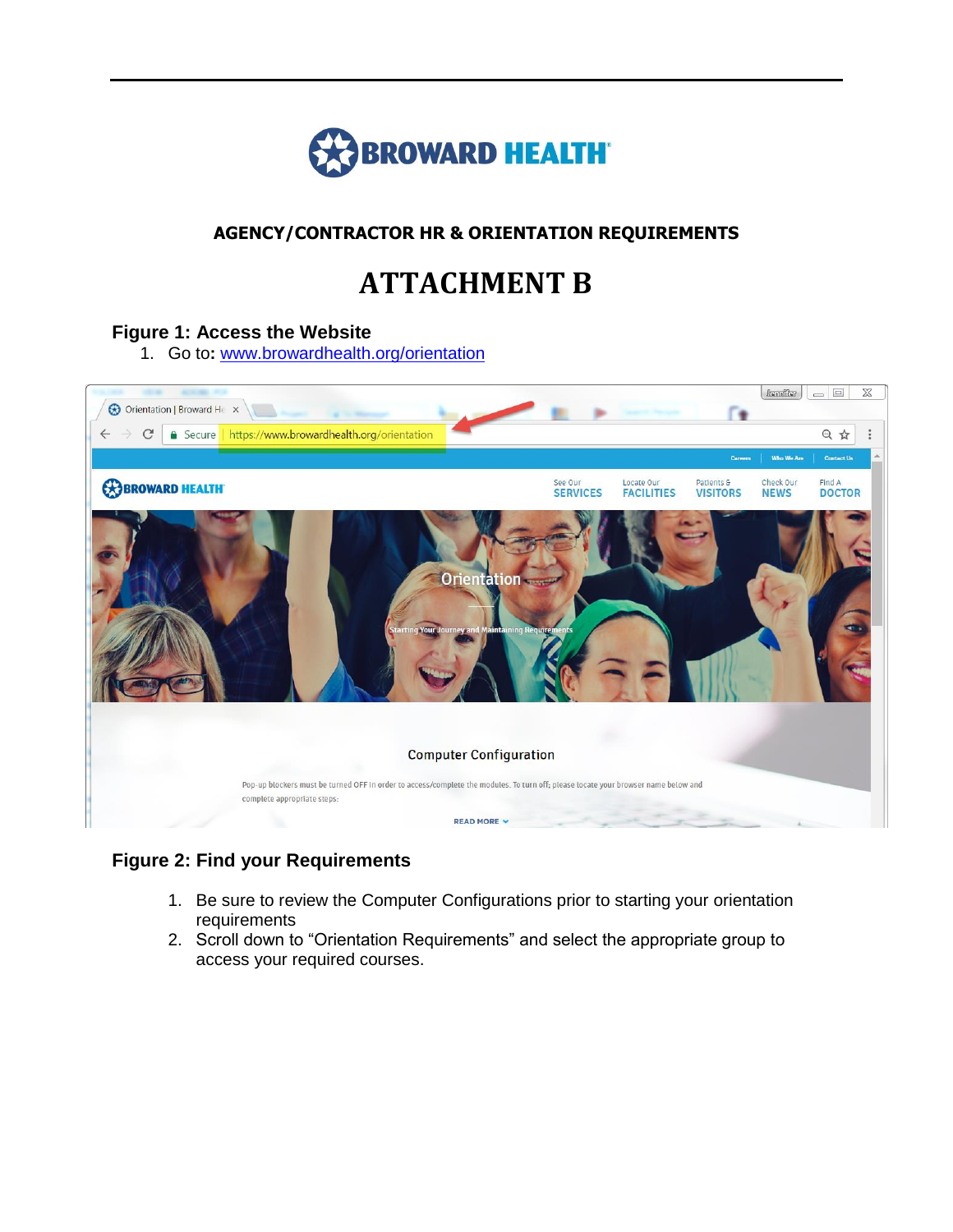

SELECT "Construction, Engineering, Facilities Mgt" ICON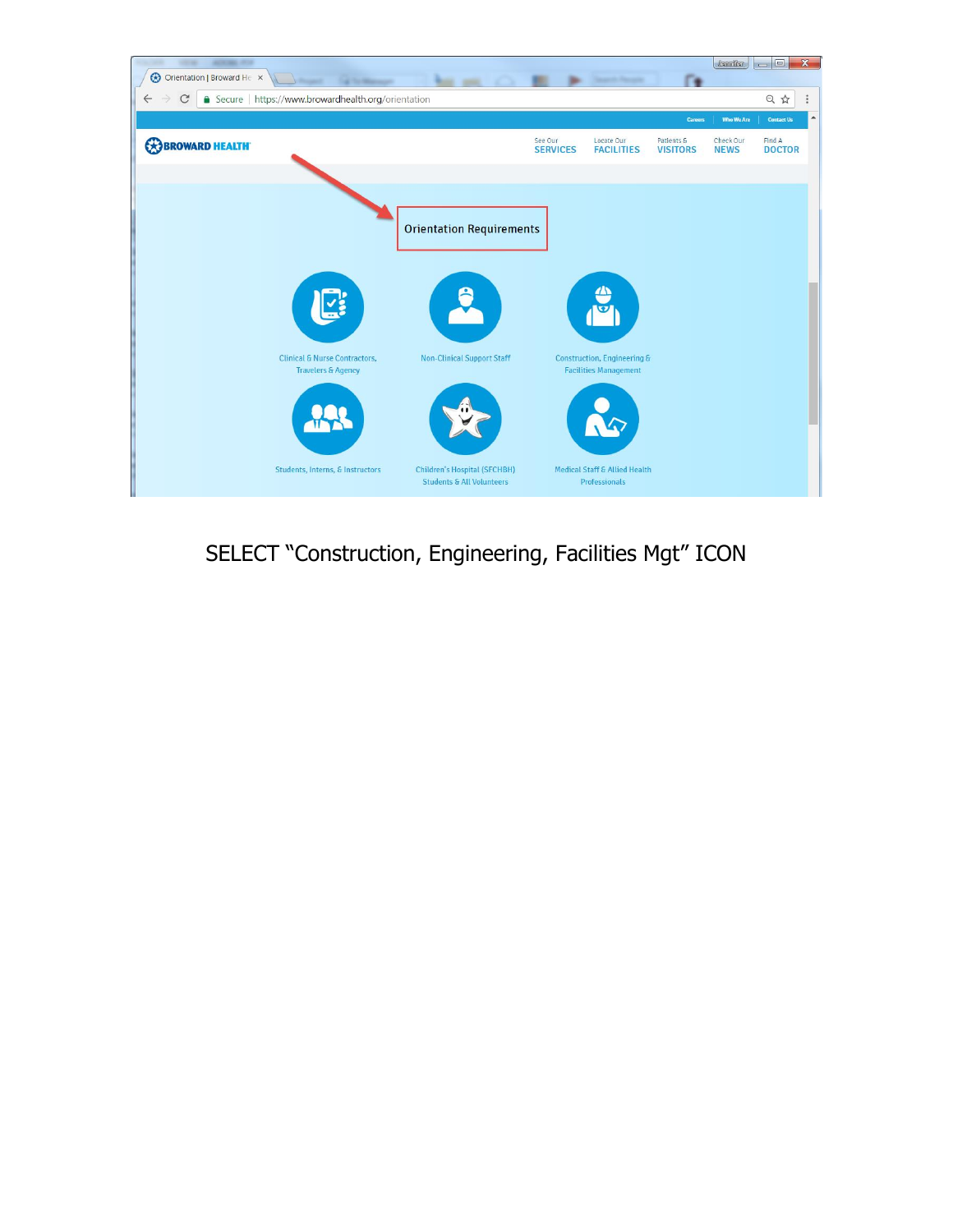

# **SECURITY & ORIENTATION REQUIREMENTS**

| <b>Name of Contracted Personnel</b><br><b>Skill Type_</b><br><b>Name of Agency:</b>                                                                                                                                                                 |                               |                       |                                          |                                               |
|-----------------------------------------------------------------------------------------------------------------------------------------------------------------------------------------------------------------------------------------------------|-------------------------------|-----------------------|------------------------------------------|-----------------------------------------------|
| <b>Items Required</b>                                                                                                                                                                                                                               | <b>Received</b><br><b>Yes</b> | <b>Received</b><br>No | <b>Renewal/Expiration</b><br><b>Date</b> | <b>Comments</b>                               |
| Required credentials                                                                                                                                                                                                                                |                               |                       |                                          |                                               |
| Licensure/Certification                                                                                                                                                                                                                             |                               |                       |                                          |                                               |
| (See Job Description) - Clinical Personnel -                                                                                                                                                                                                        |                               |                       |                                          |                                               |
| <b>Refer to section II for additional</b>                                                                                                                                                                                                           |                               |                       |                                          |                                               |
| <b>Credential Requirements</b>                                                                                                                                                                                                                      |                               |                       |                                          |                                               |
| Primary Source License and<br>$\bullet$<br>Verification                                                                                                                                                                                             |                               |                       |                                          |                                               |
| Supportive ID Documentation<br>$\bullet$                                                                                                                                                                                                            |                               |                       |                                          | $\Box$ Passport, $\Box$ DL<br>$\Box$ State ID |
| Reviewed list of excluded<br>$\bullet$<br>individuals/entities (LEIE) via the<br>online database.<br>http://www.oig.hhs.gov<br><b>Completed National Sexual</b><br><b>Predator/Offender Search Verification</b><br>http://Offender.fdle.state.fl.us |                               |                       |                                          |                                               |
| Contracting Company Verification of<br>Background check with a minimum of<br>ten year criminal history - Level I,<br>Level II background screen for<br>behavioral health and pediatric areas.<br>Contracting Company Verification of<br>$\bullet$   |                               |                       |                                          |                                               |
| negative ten (10) panel Drug Testing<br>(in accordance with Drug Free<br>Workplace Standards)                                                                                                                                                       |                               |                       |                                          |                                               |
| Signed Acknowledgement of Job<br>$\bullet$<br>Description                                                                                                                                                                                           |                               |                       |                                          | N/A for contracted vendors                    |
| Verification of Initial Health screening<br>(free of any communicable diseases)                                                                                                                                                                     |                               |                       |                                          |                                               |
| Provide proof of completed Mantoux<br>$\bullet$<br>(Also known as Purified Protein<br>Derivative "PPD) test within the past<br>six months and annually thereafter.                                                                                  |                               |                       |                                          |                                               |
| <b>ORIENTATION REQUIREMENTS</b>                                                                                                                                                                                                                     |                               |                       |                                          |                                               |
| <b>BH Orientation Module</b><br>$\bullet$<br>BH Risk Management<br>$\bullet$                                                                                                                                                                        |                               |                       |                                          |                                               |
| General Compliance Training<br><b>CIA Compliance Training</b><br>Code of Conduct Training<br>$\bullet$<br>Compliance & Ethics Policies and<br>Procedures                                                                                            |                               |                       |                                          |                                               |
| Forensic Staff HR Guidelines for<br>Regulatory Compliance - Attestation<br>Broward Health Appearance Standards<br>- Acknowledgement<br>Signed Data Security<br>Acknowledgement                                                                      |                               |                       |                                          |                                               |
| Initial Shift Assessment of<br>$\bullet$<br>Competency/ Evaluation                                                                                                                                                                                  |                               |                       |                                          |                                               |